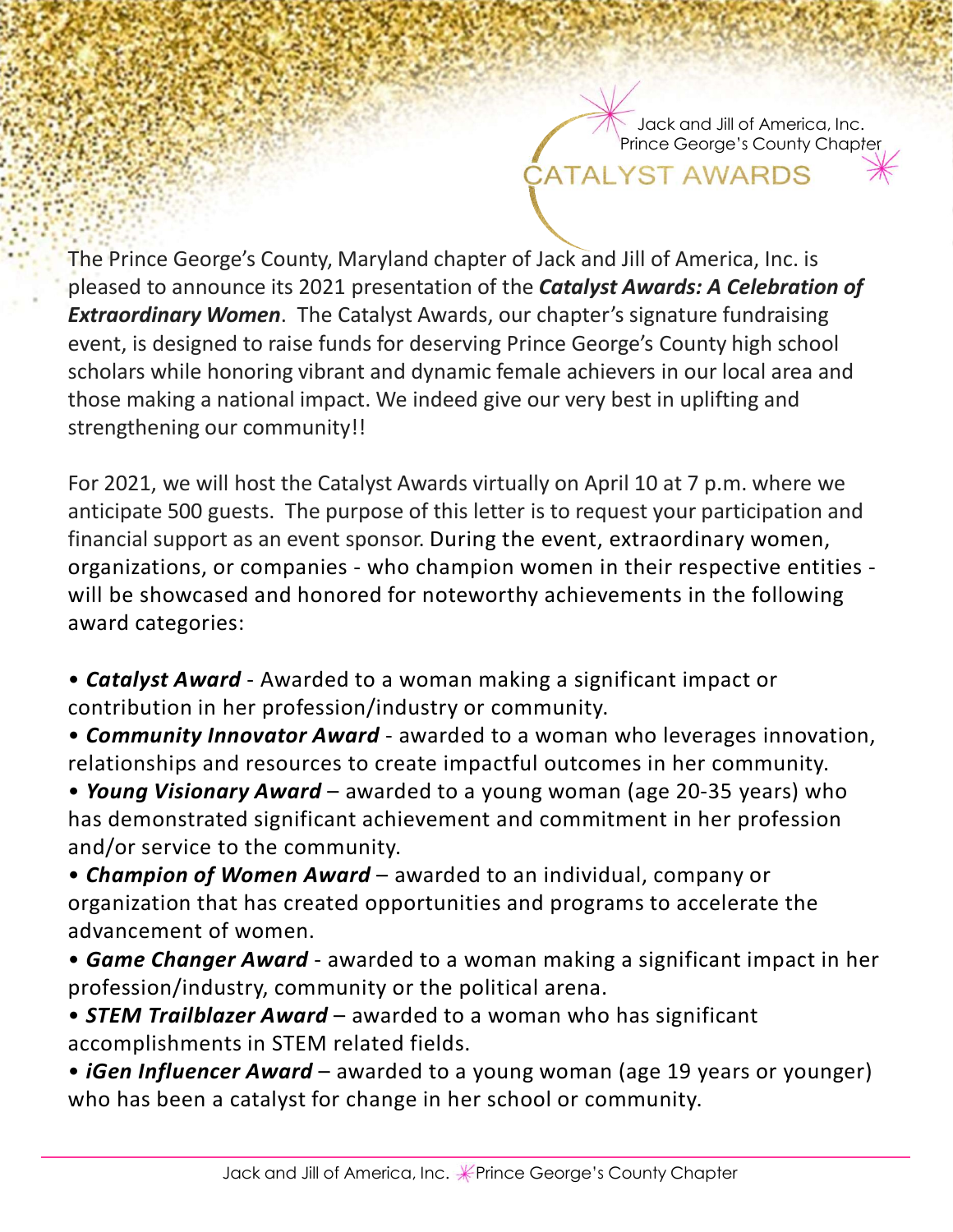The Prince George's County Chapter of Jack and Jill of America, Incorporated has been a presence in the community for over 40 years. Every year our Chapter awards scholarships to multiple Prince George's County high school students. Since 2010, our Chapter has awarded over \$125,000 in scholarships. And, in 2019, this same event raised \$45,000 in support of our scholarship fund. Our 100% volunteer-led organization aims to partner with organizations and companies like yours to help us reach our goal of raising a minimum of \$50,000 for scholarships while also providing you valuable online, print advertising and marketing opportunities before our audience of prominent community leaders, special guests and attendees. Your virtual presence and support would help ensure a successful event and we would be so honored to have you support and join us.

Previous honorees at this event have included Prince George's County Executive Angela Alsobrooks; Dr. Vivian Pinn, NIH; Rosie Allen-Herring, President and CEO, United Way of the National Capital Area; the Honorable Melanie Shaw Geter, Maryland Court of Special Appeals; Dr. Charlene Dukes, 8th President of Prince George's Community College, and Dr. Monica Goldson, CEO of Prince George's County Public Schools, among others. The following link provides a showcase of our 2020 honorees: https://vimeo.com/showcase/7421315 and our 2019 honorees: https://vimeo.com/334589493 (password: catalyst)

The attached Sponsorship Menu provides the levels of sponsorship for your consideration. Your logo and company name will appear on the event materials, as specified, provided we receive your commitment by March 12, 2021.

Jack and Jill of America, Incorporated is an organization of mothers dedicated to the academic, social and leadership development of African-American children. The Prince George's County Chapter of this organization brings this goal to life by raising funds to support county teens' college success. Please consider the sponsorship levels and how you and/or your organizations can support a student's education while amplifying your organizational visibility. We look forward to your participation and thank you, in advance, for your support. The attached Sponsorship Menu provides the levels of sponsorship for yo consideration. Your logo and company name will appear on the event ma<br>specified, provided we receive your commitment by March 12, 2021.<br>Jack and Jill

Sincerely,

Prince George's County Chapter of Jack and Jill of America, Inc. Catalyst Awards Fundraising Co-Chairs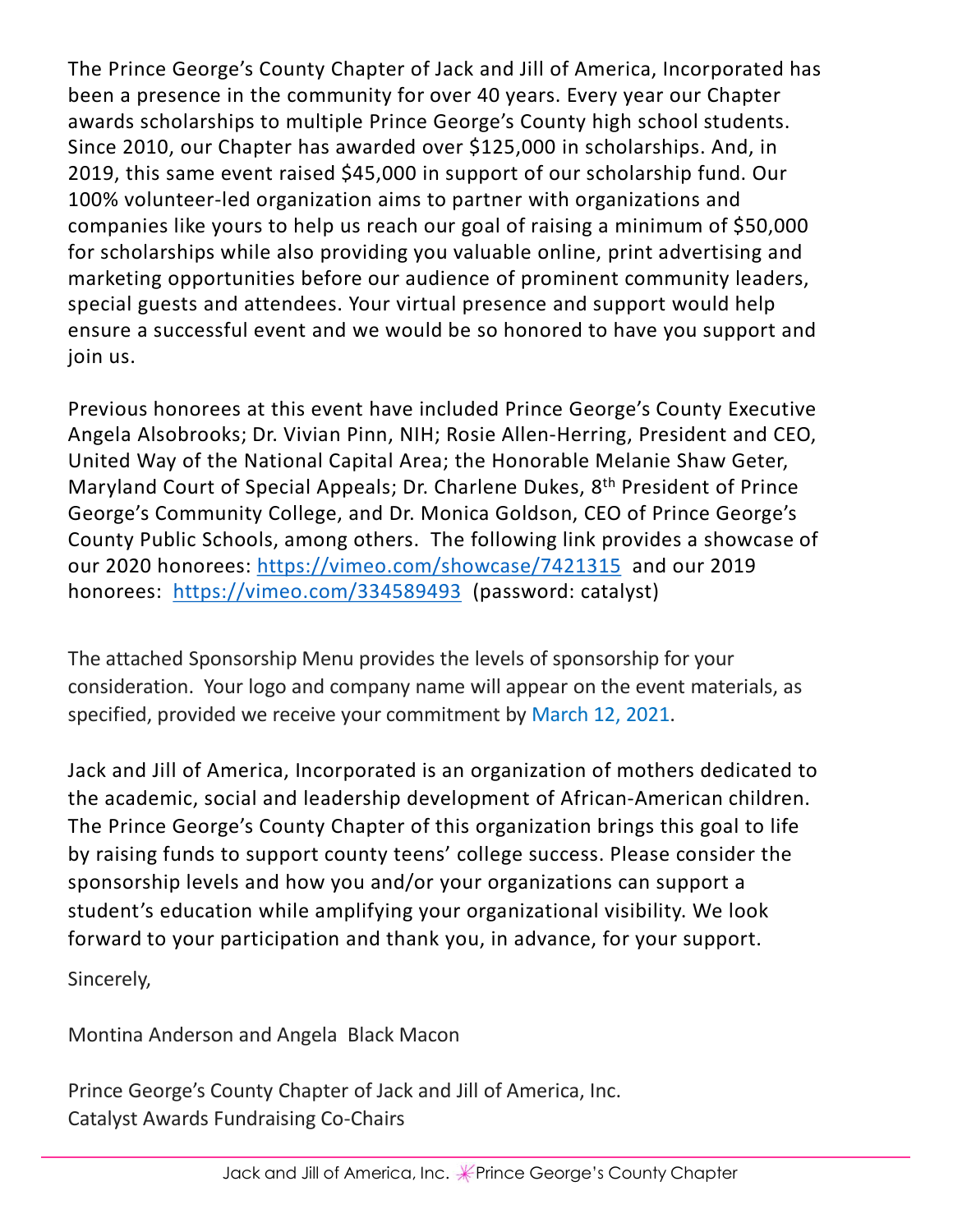## Jack and Jill of America, Inc. Prince George's County Chapter

presents the

# **CATALYST AWARDS**

### **2021 Sponsorship Menu**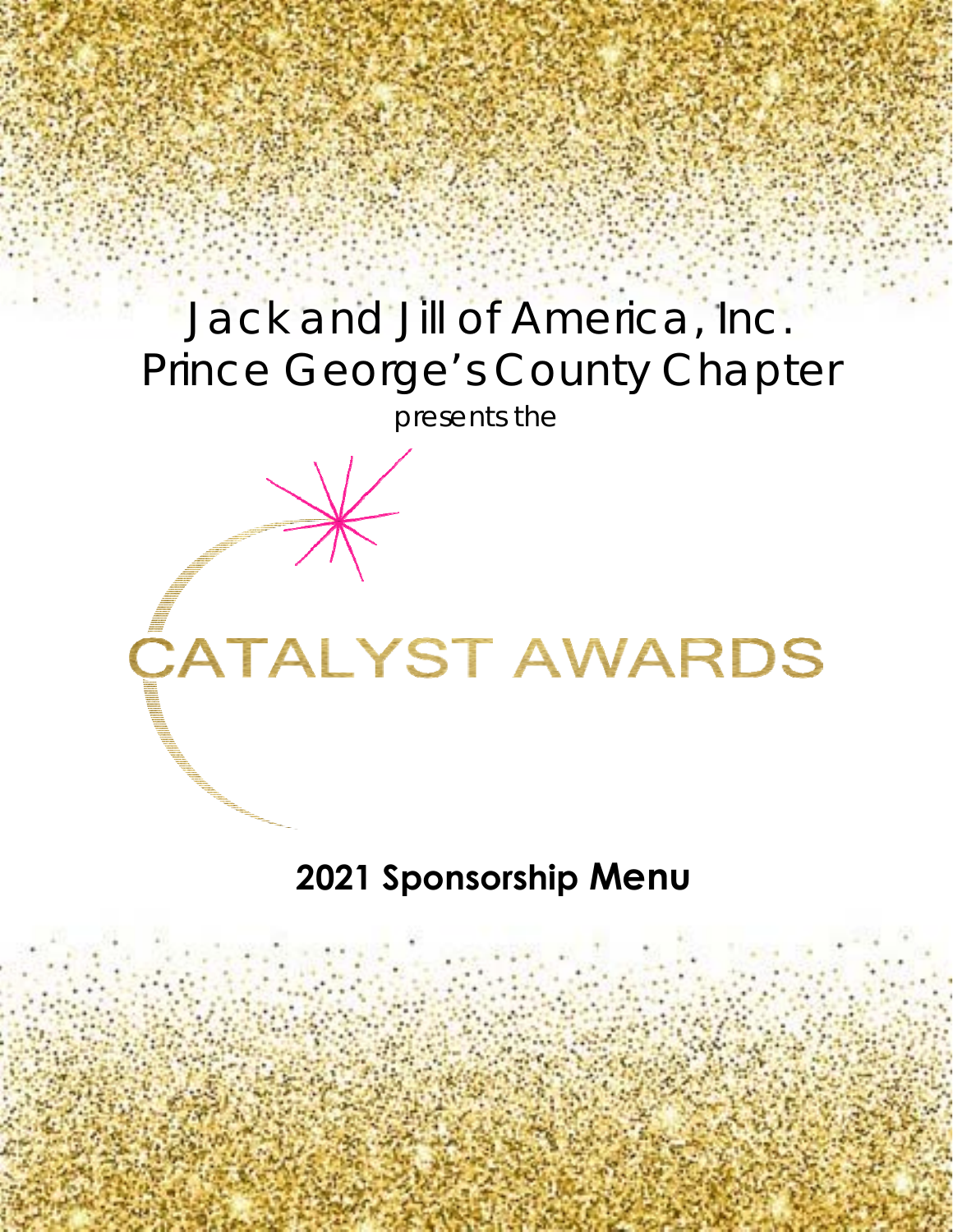#### **2021 Catalyst Awards: A Celebration of Extraordinary Women**

The Prince George's County Chapter of Jack and Jill of America will host its 3rd annual fundraising event branded: The Catalyst Awards, a virtual event saluting extraordinary women in the DMV (DC, Maryland, and Virginia). We ask for your participation and financial support of this fundraising endeavor where we anticipate 500 virtual guests gathering to help raise money for our annual scholarship fund. During the event, up to seven extraordinary women, organization, or companies - who champion women in their respective entities - will be showcased and honored for noteworthy achievements in the following award categories:

• Catalyst Award - Awarded to a woman making a significant impact or contribution in her profession/industry or community.

• Community Innovator Award ‐ awarded to a woman who leverages innovation, relationships and resources to create impactful outcomes in her community.

• Young Visionary Award – awarded to a young woman (age 20-35 years) who has demonstrated significant achievement and commitment in her profession and/or service to the community.

• Champion of Women Award – awarded to an individual, company or organization that has created opportunities and programs to accelerate the advancement of women.

• Game Changer Award ‐ awarded to a woman making a significant impact in her profession/industry, community or the political arena.

• STEM Trailblazer Award – awarded to a woman who has significant accomplishments in STEM related fields.

• iGen Influencer Award – awarded to a young woman (age 19 years or younger) who has been a catalyst for change in her school or community.

Jack and Jill of America, Incorporated is an organization of mothers dedicated to the academic, social and leadership development of African-American children. The Prince George's County Chapter of Jack and Jill of America, Incorporated has been a presence in the community for 45 years. Every year our Chapter awards scholarships to multiple Prince George's County high school students. Since 2010, our Chapter has awarded over \$125,000 in scholarship. And, in 2019, this same event raised \$45,000 in support of our scholarship fund. Our 100% volunteerled organization aims to partner with organizations and companies like yours to help us reach our goal of raising a minimum of \$50,000 for scholarships while also providing you valuable online, print advertising and marketing opportunities before our audience of prominent community leaders, special guests and attendees. Your presence and support would help ensure a successful event and we would be honored to have you support and join us.

Please consider one of the following sponsorship levels and how you and/or your organization can support a student's education through sponsorship. We look forward to your participation and thank you, in advance, for your support. To view highlights from our inaugural event in 2019 see the following link: <https://vimeo.com/334589493>(password: catalyst).